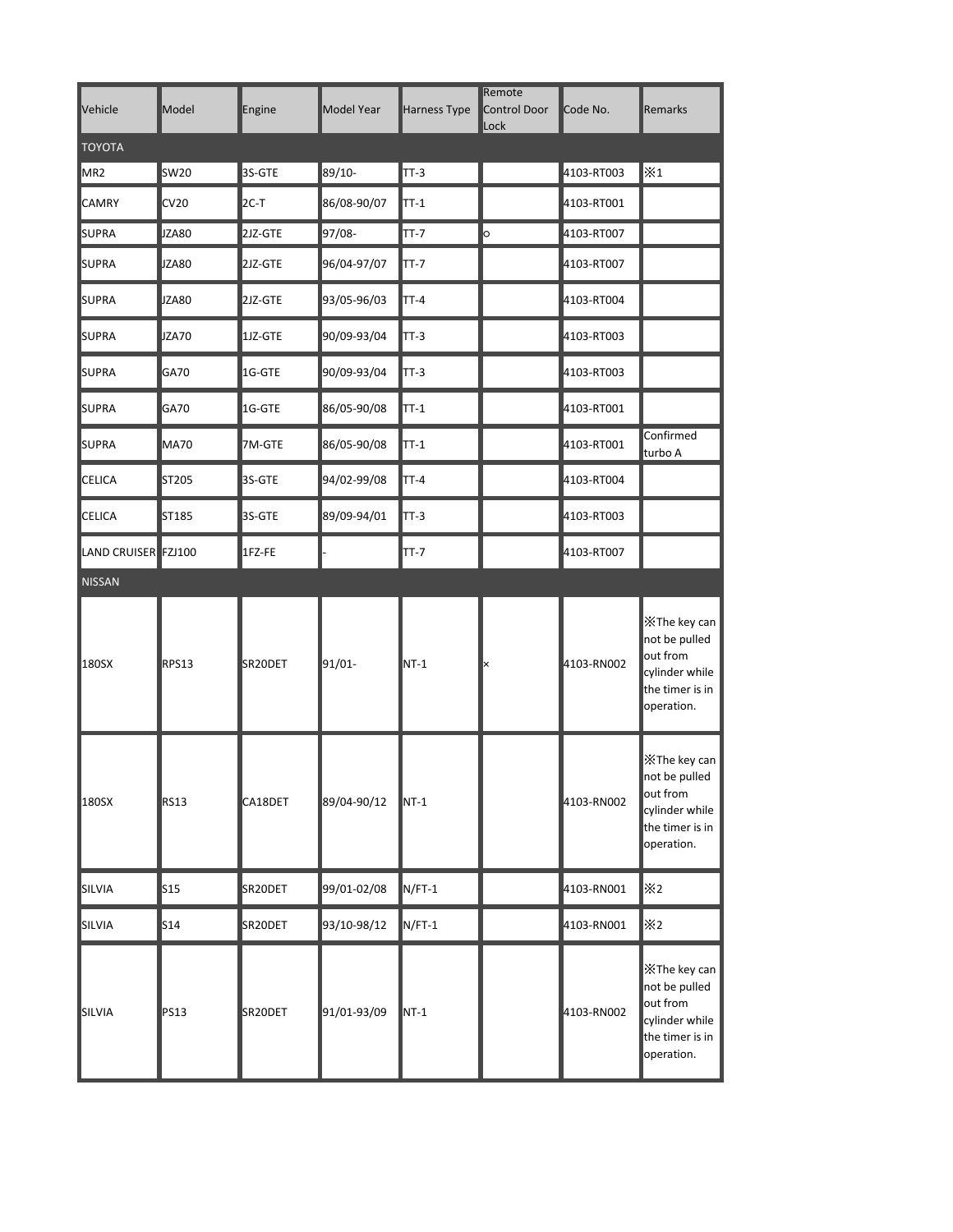| SILVIA              | S <sub>13</sub>      | CA18DET  | 88/05-90/12 | $NT-1$   |   | 4103-RN002 | XThe key can<br>not be pulled<br>out from<br>cylinder while<br>the timer is in<br>operation.                         |
|---------------------|----------------------|----------|-------------|----------|---|------------|----------------------------------------------------------------------------------------------------------------------|
| SKYLINE             | <b>ER34</b>          | RB25DET  | 98/05-01/05 | N/FT-1   |   | 4103-RN001 | X2                                                                                                                   |
| <b>SKYLINE</b>      | ECR33                | RB25DET  | 93/08-98/04 | $N/FT-1$ |   | 4103-RN001 | X2                                                                                                                   |
| SKYLINE             | HCR32, HNR32 RB20DET |          | 89/06-93/07 | $NT-1$   |   | 4103-RN002 | XThe key can<br>not be pulled<br>out from<br>cylinder while<br>the timer is in<br>operation.                         |
| SKYLINE GT-R        | BNR34                | RB26DETT | 99/01-02/08 | N/FT-1   | ю | 4103-RN001 | $\mathbb{X}$ 2 confirmed<br>lfor<br>Immobilizer<br>car                                                               |
| SKYLINE GT-R        | BCNR33               | RB26DETT | 95/01-98/12 | $N/FT-1$ |   | 4103-RN001 | lX2                                                                                                                  |
| <b>SKYLINE GT-R</b> | BNR32                | RB26DETT | 89/06-94/12 | $NT-1$   |   | 4103-RN002 |                                                                                                                      |
| <b>FAIRLADY Z</b>   | Z33                  | VQ35DE   | 02/08-      | N/FT-1   | o | 4103-RN001 | l⋇2                                                                                                                  |
| <b>FAIRLADY Z</b>   | Z32                  | VG30DETT | 89/07-02/06 | N/FT-1   |   | 4103-RN001 | $\times$ 2 no airbag<br>XThe key can<br>not be pulled<br>out from<br>cylinder while<br>the timer is in<br>operation. |
| <b>MAZDA</b>        |                      |          |             |          |   |            |                                                                                                                      |
| <b>RX-7</b>         | FD3S                 | 13B-REW  | 91/12-02/08 | $ZT-2$   | þ | 4103-RZ002 |                                                                                                                      |
| <b>MITSUBISHI</b>   |                      |          |             |          |   |            |                                                                                                                      |
| <b>GTO</b>          | Z15A, Z16A           | 6G72     | 90/10-      | MT-1     |   | 4103-RM001 |                                                                                                                      |
| <b>ECLIPSE</b>      | D32A                 | 4G63     | 95/06-98/08 | MT-6     |   | 4103-RM006 |                                                                                                                      |
| <b>ECLIPSE</b>      | <b>D27A</b>          | 4G63     | 90/02-95/05 | $MT-1$   |   | 4103-RM001 |                                                                                                                      |
| LANCER              | CD5A                 | 4G93     | 91/10-95/09 | MT-4     |   | 4103-RM004 |                                                                                                                      |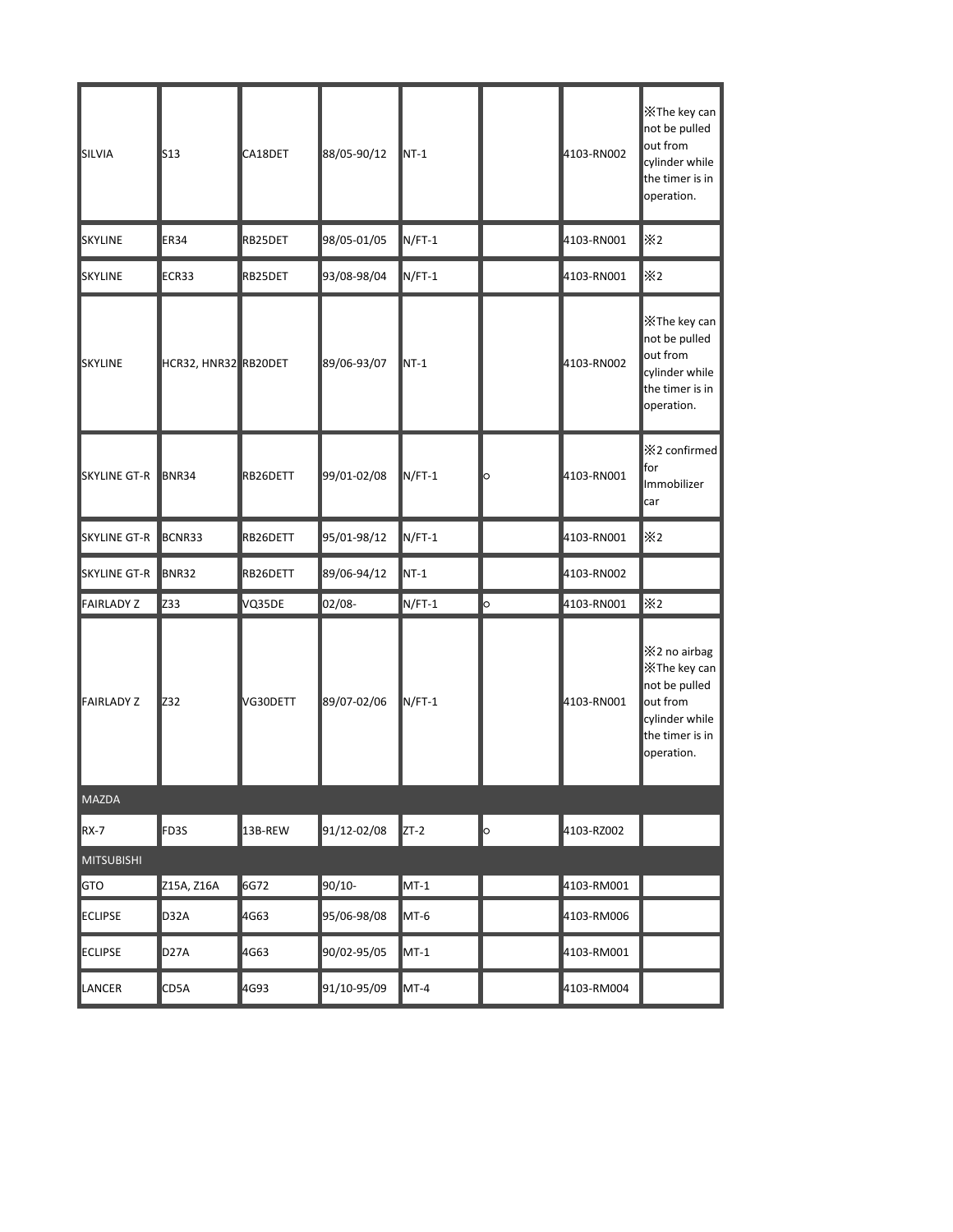| LANCER<br><b>EVOLUTION</b> | CZ4A(X)                        | 4B11        | 07/10-      | MT-6     | ×  | 4103-RM006  | X5 Can not<br>use the<br>remote door<br>lock/security<br>alarm after<br>idling for a<br>vehicle with<br>the key-less<br>operation<br>system |
|----------------------------|--------------------------------|-------------|-------------|----------|----|-------------|---------------------------------------------------------------------------------------------------------------------------------------------|
| LANCER<br><b>EVOLUTION</b> | CT9A(IX)                       | 4G63        | 05/03-07/09 | MT-6     |    | 4103-RM006  |                                                                                                                                             |
| LANCER<br><b>EVOLUTION</b> | CT9A(VIII)                     | 4G63        | 03/02-05/02 | MT-6     | Ю  | 4103-RM006  |                                                                                                                                             |
| LANCER<br><b>EVOLUTION</b> | CT9A(VII)                      | 4G63        | 01/02-03/01 | MT-6     | Įо | 4103-RM006  | GTA, too                                                                                                                                    |
| LANCER<br><b>EVOLUTION</b> | CP9A(VI)                       | 4G63        | 99/01-01/01 | MT-4     | ×  | 4103-RM004  |                                                                                                                                             |
| LANCER<br><b>EVOLUTION</b> | CP9A(V)                        | 4G63        | 98/01-98/12 | MT-4     | ×  | 4103-RM004  |                                                                                                                                             |
| LANCER<br><b>EVOLUTION</b> | CN9A(IV)                       | 4G63        | 96/08-97/12 | $MT-4$   | ×  | 4103-RM004  | $\times 4$                                                                                                                                  |
| LANCER<br><b>EVOLUTION</b> | CD9A, CE9A(I,<br>$\ $ II, III) | 4G63        | 92/10-96/08 | MT-4     |    | 4103-RM004  | ∣X4                                                                                                                                         |
| SUBARU                     |                                |             |             |          |    |             |                                                                                                                                             |
| IMPREZA                    | GRB STI R205                   | EJ20(TURBO) | 10/01-      | FT-6     | þ  | 41003-AF006 | X6                                                                                                                                          |
| IMPREZA                    | GH8                            | EJ20        | 07/06-11/11 | FT-6     |    | 41003-AF006 |                                                                                                                                             |
| <b>IMPREZA</b>             | GDB                            | EJ207       | 00/10-      | FT-3     | Įо | 4103-RF002  | $ 06/2$ -Can't use<br>the security<br>alarm function                                                                                        |
| <b>IMPREZA</b>             | GDA                            | EJ20(TURBO) | 02/11-07/05 | $FT-3$   | Įо | 4103-RF002  |                                                                                                                                             |
| <b>IMPREZA</b>             | GC8                            | EJ20(TURBO) | 98/09-00/09 | FT-3     |    | 4103-RF002  |                                                                                                                                             |
| <b>IMPREZA</b>             | GC8                            | EJ20(TURBO) | 92/11-97/08 | $N/FT-1$ |    | 4103-RN001  |                                                                                                                                             |
| <b>IMPREZA</b>             | GC8                            | EJ20(TURBO) | 97/09-98/08 | FT-2     |    | 4103-RF001  |                                                                                                                                             |
| IMPREZA<br>WAGON           | GGA                            | EJ20(TURBO) | 00/08-      | FT-3     | о  | 4103-RF002  |                                                                                                                                             |
|                            |                                | EJ20(TURBO) | 98/09-00/09 | FT-3     |    | 4103-RF002  |                                                                                                                                             |
| IMPREZA<br>WAGON           | GF8                            |             |             |          |    |             |                                                                                                                                             |
| IMPREZA<br>WAGON           | GF8                            | EJ20(TURBO) | 92/11-97/08 | $N/FT-1$ |    | 4103-RN001  |                                                                                                                                             |
| IMPREZA<br>WAGON           | GF8                            | EJ20(TURBO) | 97/09-98/08 | FT-2     |    | 4103-RF001  |                                                                                                                                             |